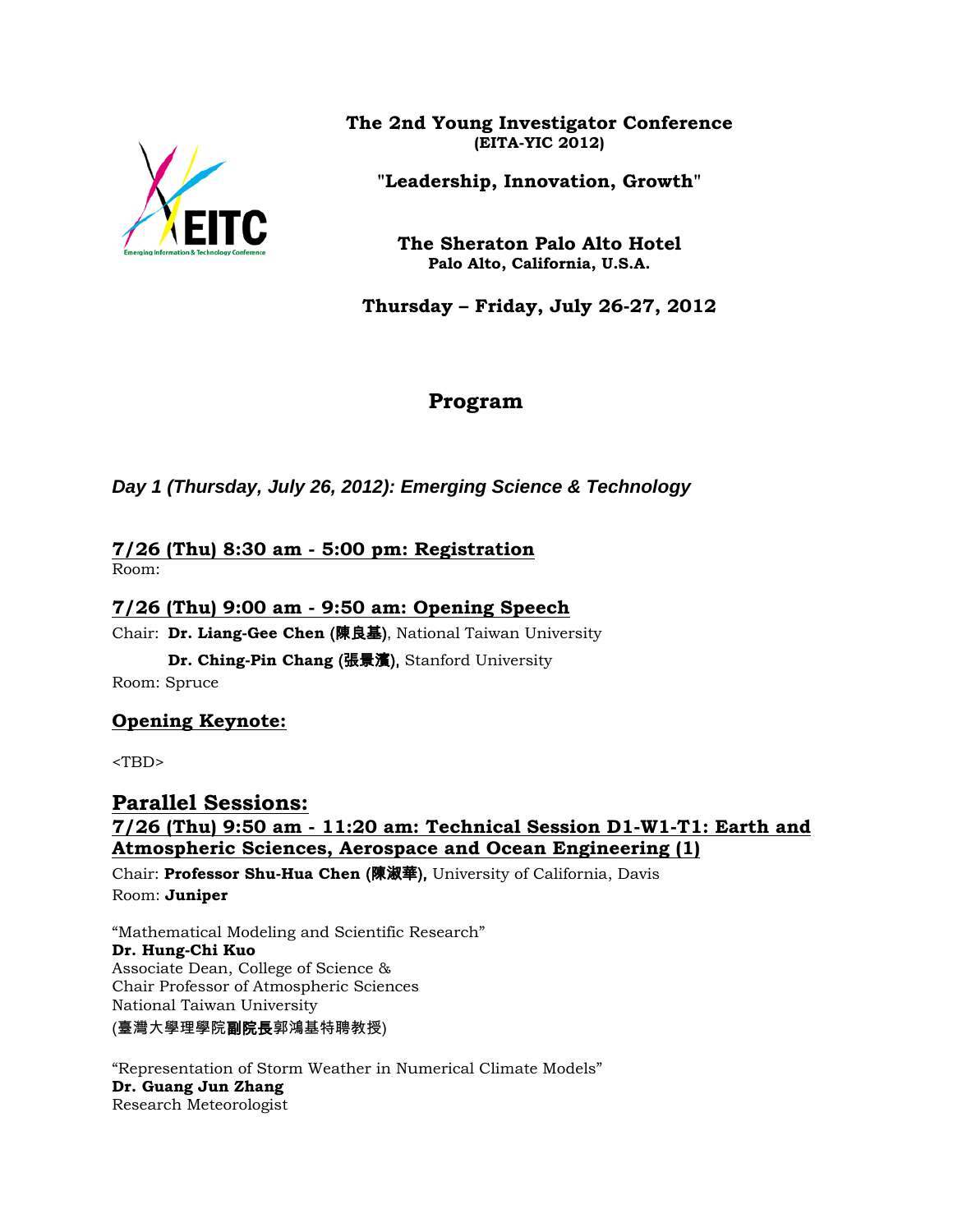Division of Climate, Atmospheric Science, Physical Oceanography Scripps Institution of Oceanography (斯克里普斯海洋研究所张广俊博士)

"On the Limit of Predicting the Madden-Julian Oscillation" **Dr. Wen-Wen Tung** Associate Professor, Department of Earth and Atmospheric Sciences Purdue University (普渡大學地球與大氣科學系董文文教授)

### **7/26 (Thu) 9:50 am - 11:20 am: Technical Session D1-W2-T1: Medicine, Public Health, Biomedical Science and Engineering (1)**

Chair: **Dr. Cleo Yi-Fang Lee (**李怡芳**),** Stanford University Room: **Spruce**

"How Cells Respond to Their Mechanical Environment: from Substrate to Nucleus" **Dr. Julie Ying Hui Ji** Assistant Professor, Department of Biomedical Engineering Purdue School of Engineering and Technology Indiana University-Purdue University Indianapolis (印第安纳大学与普渡大学印第安纳波里斯联合分校生物医学工程学系季英慧教授)

"Fingerprinting Ion Channel Dysfunction for Treating Cardiac Arrhythmias" **Dr. Ye Chen-Izu** Assistant Professor of Biomedical Engineering, Pharmacology, Medicine/ Cardiology University of California, Davis

(加州大学戴维斯分校生物医学工程学,药理学,心脏学学系陈晔教授)

"Toward an Imaging-Based Atlas of the Mouse Myocardial Fiber Structure" **Dr. Edward W. Hsu** Associate Professor, Department of Bioengineering

University of Utah

"Development of Nanoparticle-based Brain Tumor Therapeutic System" **Dr. Chiung-Yin Huang** Postdoctoral Fellow, Department of Neurosurgery Chang Gung Memorial Hospital (長庚醫院神經外科黃瓊瑩博士)

### **7/26 (Thu) 9:50 am - 11:20 am: Technical Session D1-W3-T1: New Materials Science and Engineering, Nanotechnology and New Green Energy (1)**

Chair: **Professor Pei-Cheng Ku** (古培正), University of Michigan at Ann Arbor Room: **Maple**

"3D Bioactive Microspheres for Stem Cell Culture and Encapsulation" **Dr. Jiashing Yu** Assistant Professor, Department of Chemical Engineering National Taiwan University

(臺灣大學化學工程學系游佳欣教授)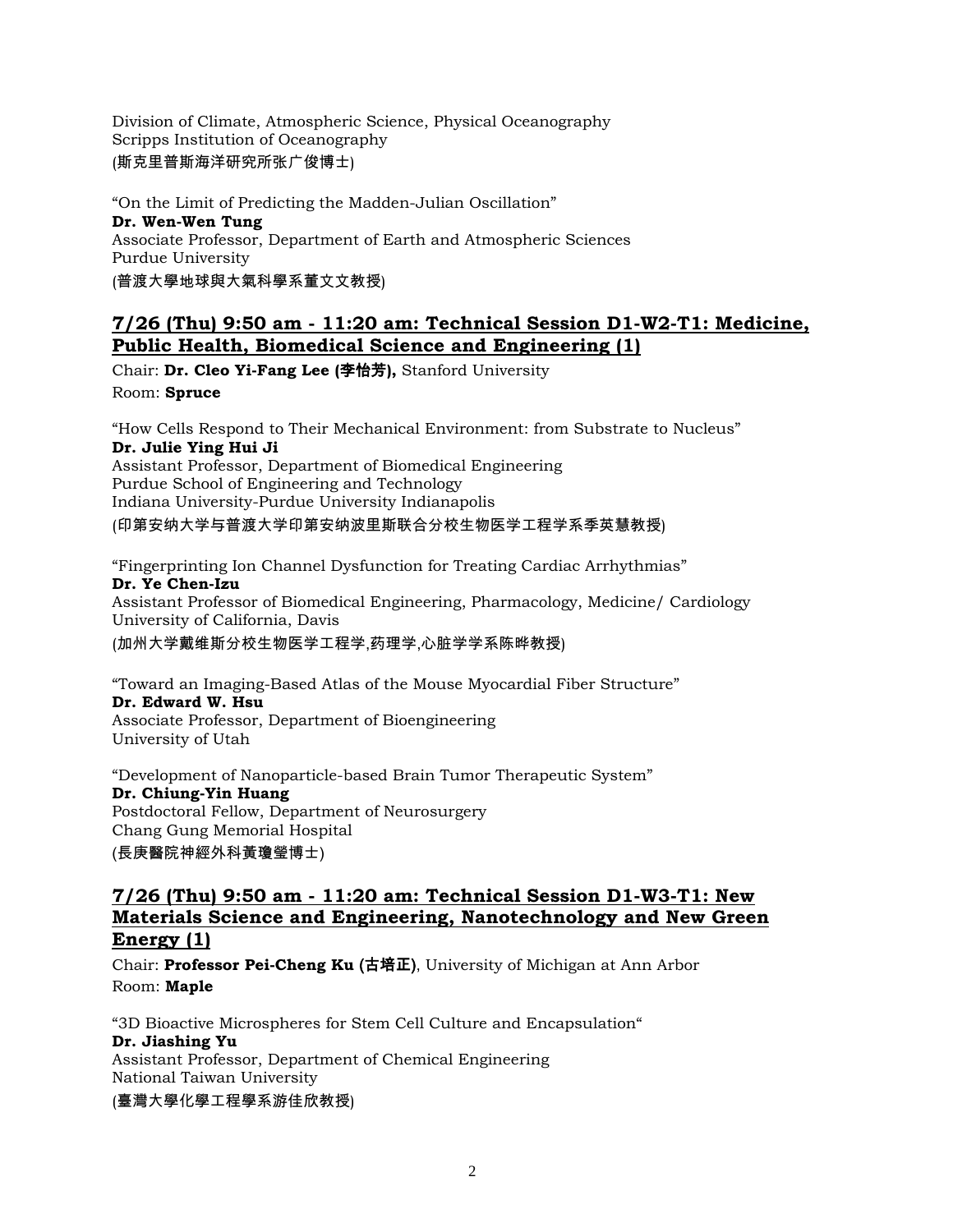"Biomimetic Strategies for Engineering Protein- and Lipid-Based Biomaterials" **Dr. Xiaoyi Wu** Associate Professor, Department of Aerospace and Mechanical Engineering The University of Arizona (亚利桑纳大学机械和航天工程系吴筱益教授)

"Nanobiology: Investigating Biological Processes at the Nanoscale" **Dr. Andrew Yu-Jen Wang** Postdoctoral Researcher, Department of Pediatrics Stanford University (史丹佛大學醫學院小兒科系王禹真博士)

"Enhanced Transfection Efficiency of PEGylated Cation Lipid-DNA Complexes Prepared with an Acid-Labile PEG-Lipid" **Dr. Chia-Ling Chan** Postdoctoral Research Associate, Materials Research Laboratory University of California, Santa Barbara

(加州大學聖塔芭芭拉分校材料研究實驗室詹佳玲博士)

### **7/26 (Thu) 11:20 am - 11:35 am: Break**

## **Parallel Sessions: 7/26 (Thu) 11:35 am – 1:05 pm: Technical Session D1-W1-T2: Earth and Atmospheric Sciences, Aerospace and Ocean Engineering (2)**

Chair: **Professor Shau-Shiun (James) Jan** (詹劭勳), National Cheng Kung University Room: **Juniper**

"Decision Making under Uncertainty with Application to Air Traffic Management" **Dr. Yan Wan** Assistant Professor, Department of Electrical Engineering University of North Texas (北德克萨斯大学电机工程学系万妍教授)

"Robust Alternative Position Navigation and Time (APNT) Systems for Aviation" **Dr. Sherman Lo** Senior Research Engineer, Global Positioning System (GPS) Lab Stanford University

"Modeling and Computation for Large-scale Air Traffic Flow Optimization" **Dr. Dengfeng Sun** Assistant Professor, School of Aeronautics and Astronautics Purdue University (普渡大学航空航天工程系孫登峰教授)

**7/26 (Thu) 11:35 am – 1:05 pm: Technical Session D1-W2-T2: Medicine, Public Health, Biomedical Science and Engineering (2)**

Chair: **Dr. Pao-Yang Chen** (陳柏仰), University of California, Los Angeles Room: **Spruce**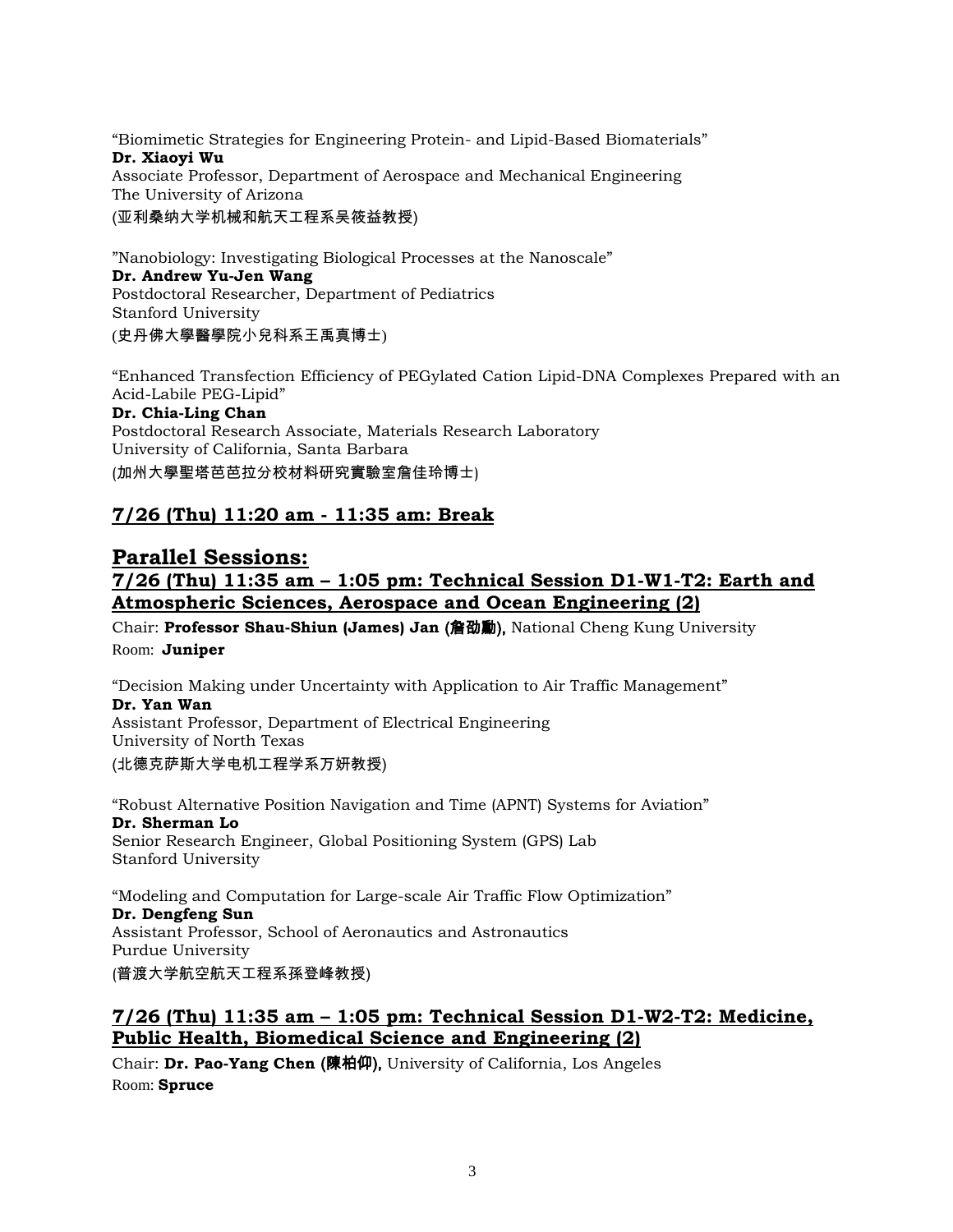"Engineering Proteins for Sensing and Controlling Cellular Signals"

#### **Dr. Michael Z. Lin**

Assistant Professor, Departments of Pediatrics and Bioengineering Stanford University

"Using Ultrasound Standing Wave Fields to Enhance Gene Delivery Efficiency – For Both Viral and Non-Viral DNA Vectors"

#### **Dr. Yu-Hsiang Lee**

Assistant Professor, Graduate Institute of Biomedical Engineering National Central University

(中央大學生物醫學工程研究所李宇翔教授)

"Active DNA Demethylation during Plant Gametogenesis" **Dr. Tzung-Fu Hsieh** Associate Research Specialist, Department of Plant and Microbial Biology University of California, Berkeley

### **7/26 (Thu) 11:35 am – 1:05 pm: Technical Session D1-W3-T2: New Materials Science and Engineering, Nanotechnology and New Green Energy (2)**

Chair: **Professor Jung-Tsung Shen** (沈榮聰), Washington University in St. Louis Room: **Maple**

#### **Dr. Hong Shen**

Assistant Professor, Department of Chemical Engineering University of Washington

"Development of a M2M-based Agroecological Monitoring System – Making the M2M Technology to Large-Scale Practices and Beyond"

#### **Dr. Richard (Cheng-Long) Chuang**

Postdoctoral Research Fellow, Intel-NTU Connected Context Computing Center Department of Bio-Industrial Mechatronics Engineering National Taiwan University

(Intel–臺大創新研究中心,臺灣大學生物產業機電工程學系莊欽龍博士)

"Transparent Photovoltaics"

#### **Dr. Pei-Cheng Ku**

Assistant Professor, Department of Electrical Engineering & Computer Science The University of Michigan at Ann Arbor (密歇根大學安娜堡分校電機系古培正教授)

### **7/26 (Thu) 1:05 pm - 2:35 pm: Lunch**

# **Parallel Sessions: 7/26 (Thu) 2:35 pm – 4:05 pm: Technical Session D1-W1-T3: Earth and Atmospheric Sciences, Aerospace and Ocean Engineering (3)**

Chair: **Professor Wen-Wen Tung** (董文文), Purdue University Room: **Juniper**

"Harvesting Ocean Thermal Energy for Unmanned Underwater Explorations" **Dr. Yi Chao**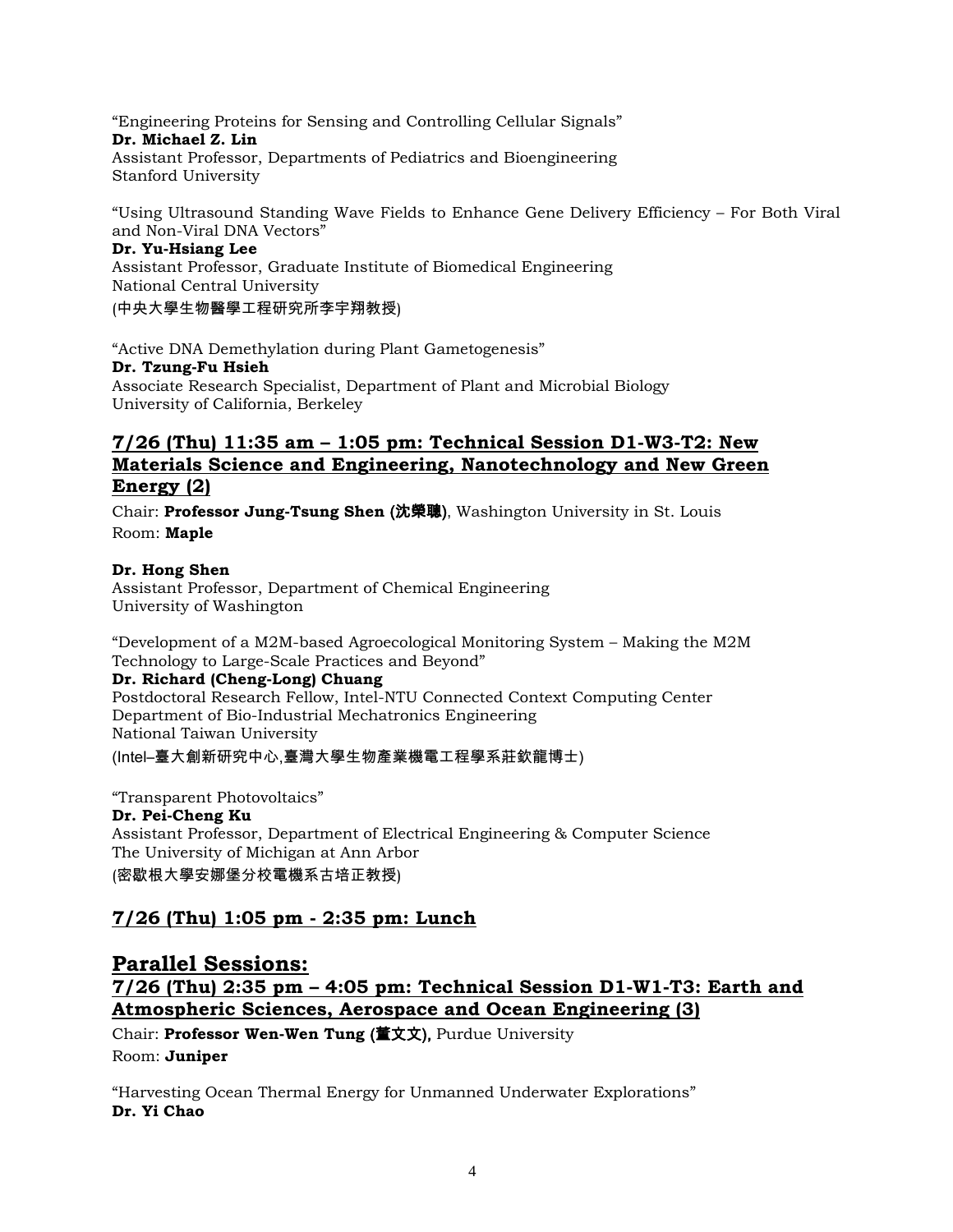Principal Scientist Remote Sensing Solutions, Inc. (遥感技术与应用公司趙曎博士)

"Background Ozone and Carbon Monoxide over the North Atlantic for 2001-2011" **Dr. Shiliang Wu** Assistant Professor, Atmospheric Sciences Program

Department of Geological and Mining Engineering and Sciences & Department of Civil and Environmental Engineering Michigan Technological University

"Modification of Hurricane Helene (2006) Development by Dust-Radiation-Cloud Interactions" **Dr. Shu-Hua Chen** Associate Professor, Department of Land, Air, and Water Resources University of California, Davis (加州大學戴維斯分校陳淑華教授)

### **7/26 (Thu) 2:35 pm – 4:05 pm: Technical Session D1-W2-T3: Medicine, Public Health, Biomedical Science and Engineering (3)**

Chair: **Dr. Leslie Chen (**陳彥瑜**),** Institute for Systems Biology Room: **Spruce**

"Road to Innovation: Burgeoning Technology that will Change Neurosurgery" **Dr. Abel Po-Hao Huang** Neurosurgeon, National Taiwan University Hospital, Yun-Lin branch Clinical lecturer, College of Medicine, National Taiwan University Hospital (台大醫院神經外科黃博浩醫師)

"Finding Immune Mechanisms of Airway Inflammation in Pulmonary Diseases: the Role of Surfactant Protein D and Biomedical Informatics Applications"

**Dr. Ko-Wei Lin** Postdoctoral Fellow, Division of BioMedical Informatics School of Medicine University of California, San Diego (加州大學聖地牙哥分校醫學院林可薇博士)

"Erythroid/Myeloid Progenitors and Hematopoietic Stem Cells Originate from Distinct Populations of Endothelial Cells" **Dr. Michael Jin-Feng Chen** Post-doctoral Scientist, Stem Cell Program Children's Hospital Boston

### (波士頓兒童醫院陳錦峰博士)

"Intra-Uterine Calorie Restriction Regulates the Placental DNA Methylation Profile Influencing Fetal Development and Adult-type Chronic Diseases"

#### **Dr. Pao-Yang Chen**

Postdoctoral Fellow, Department of Molecular Cell and Developmental Biology University of California, Los Angeles

(加州大學洛杉磯分校陳柏仰博士)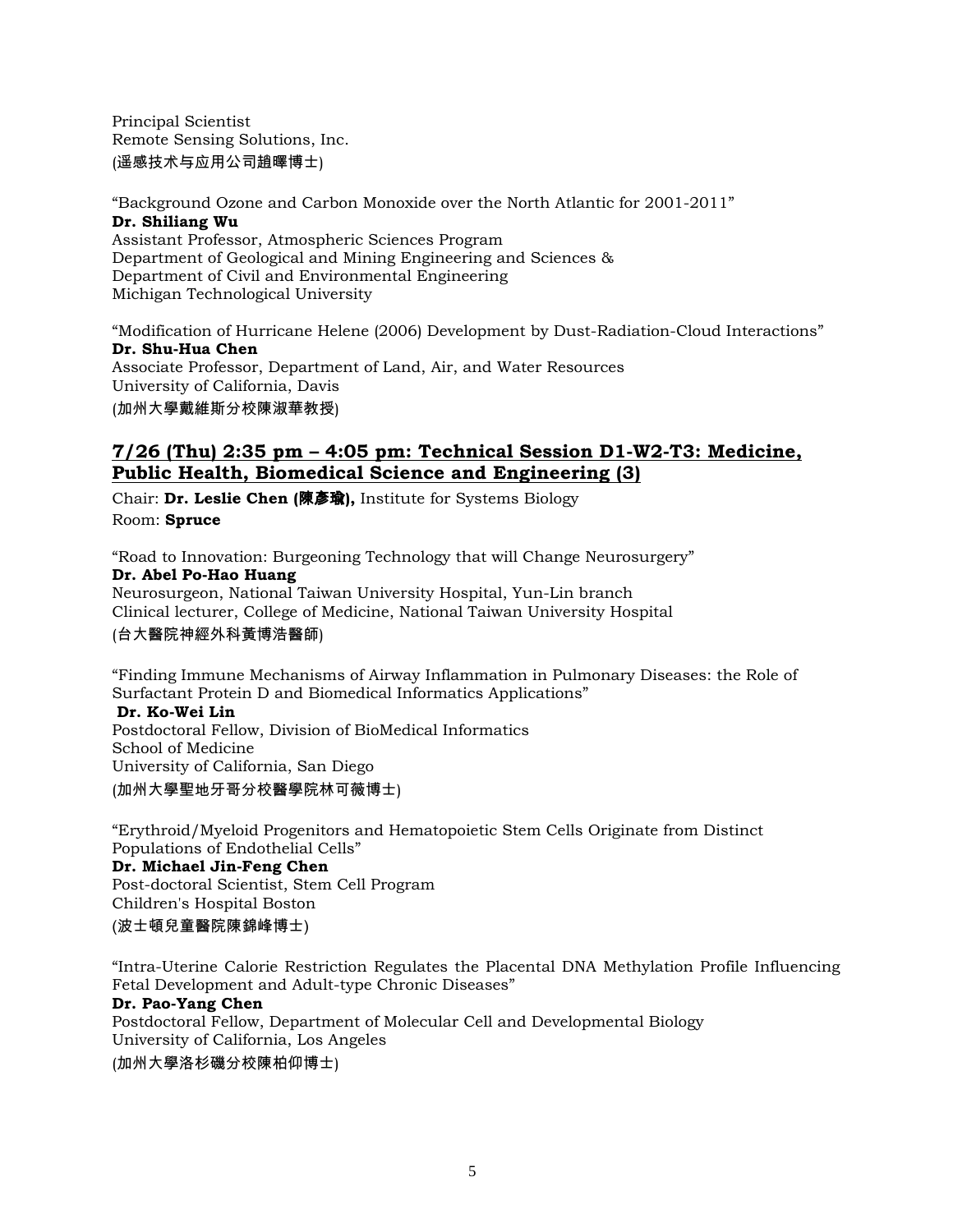### **7/26 (Thu) 2:35 pm – 4:05 pm: Technical Session D1-W3-T3: New Materials Science and Engineering, Nanotechnology and New Green Energy (3)**

Chair: **Professor Jung-Tsung Shen** (沈榮聰), Washington University in St. Louis Room: **Maple**

"Exchange Interactions in Perovskite Oxide Nanostructures" **Dr. Yayoi Takamura** Associate Professor, Department of Chemical Engineering and Materials Science University of California, Davis (加州大學戴維斯分校化學工程與材料科學學系高村教授)

"Computational Design of Photocatalytic Materials for Solar Powered Hydrogen Production" **Dr. Gyeong S. Hwang** Professor & Lyondell Corp. Endowed Faculty Fellow in Engineering Department of Chemical Engineering The University of Texas at Austin

"Microfluidic Applications in Optics and Biosensing" **Dr. Sindy K.Y. Tang** Assistant Professor, Department of Mechanical Engineering Stanford University

"Thermal Conductivity of a Single Nylon-6 Nanofiber" **Dr. Ming-Chang Lu** Assistant Professor, Department of Mechanical Engineering National Chiao Tung University (交通大學機械工程學系呂明璋教授)

## **7/26 (Thu) 4:05 pm – 4:20 pm: Break**

### **Parallel Sessions: 7/26 (Thu) 4:20 pm – 5:50 pm: Technical Session D1-W1-T4: Earth and Atmospheric Sciences, Aerospace and Ocean Engineering (4)**

Chair: **Dr. Fang-Cheng Chan** (詹方正), Illinois Institute of Technology Room: **Juniper**

"On The Forefront of a New Generation of Aviation System Performance" **Dr. Seth Young** Associate Professor and Chair, Dept. of Aviation Director, Center for Aviation Studies The Ohio State University

"Global Navigation Satellite System Interference Monitoring System at Airport Environment" **Dr. Shau-Shiun (James) Jan** Associate Professor, Department of Aeronautics and Astronautics National Cheng Kung University (成功大學航空太空工程學系詹劭勳教授)

"Local Area Augmentation System (LAAS) Ground Receiver Interference Analysis and Mitigation"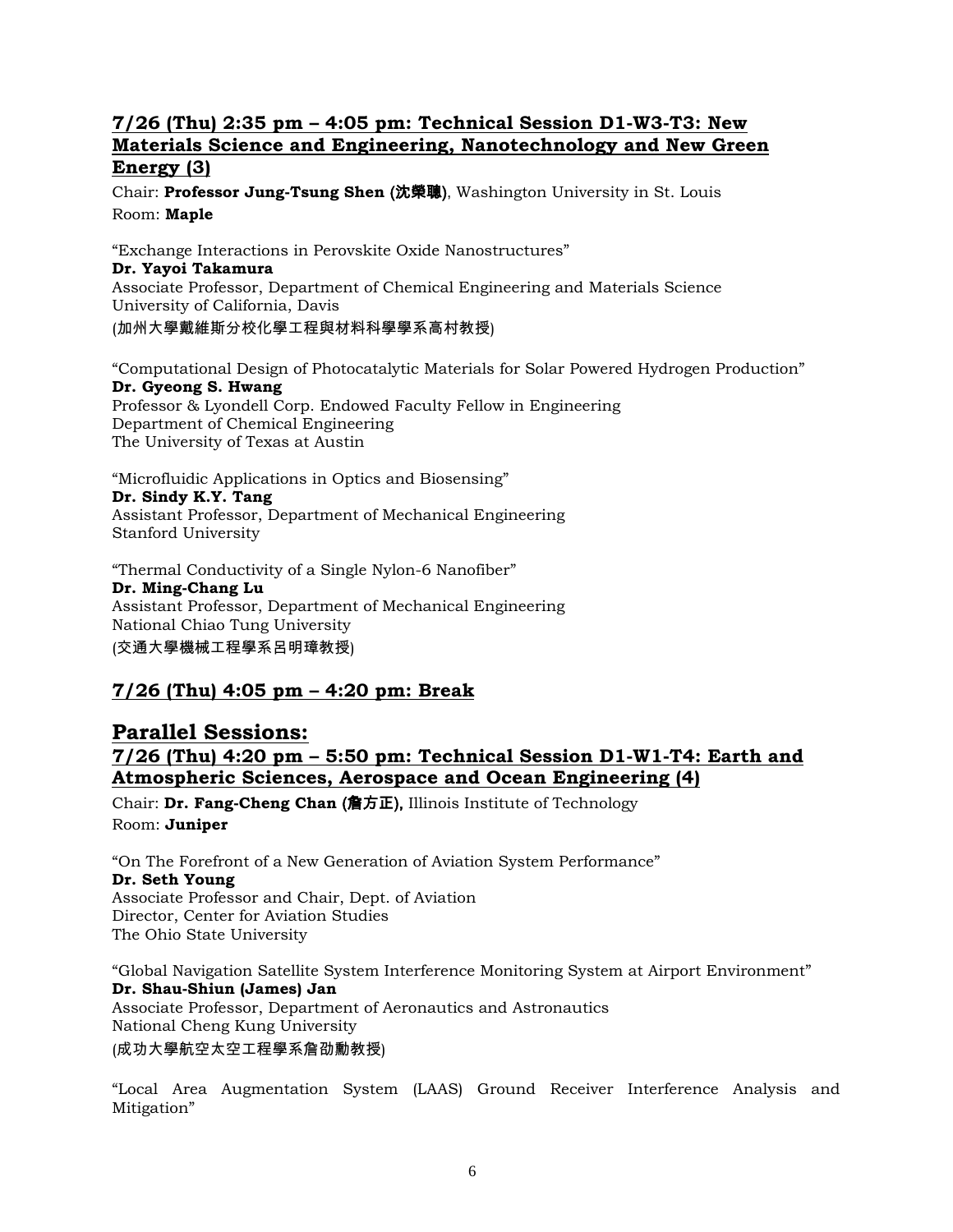#### **Dr. Fang-Cheng Chan**

Senior Research Associate, Department of Mechanical and Aerospace Engineering Illinois Institute of Technology (伊利諾理工大學機械和航天工程系詹方正博士)

### **7/26 (Thu) 4:20 pm – 5:50 pm: Technical Session D1-W2-T4: Medicine, Public Health, Biomedical Science and Engineering (4)**

Chair: **Professor Ching-Pin Chang** (張景濱), Stanford University Room: **Spruce**

"Targeting Her2 in Tumor-initiating Cells in Non-Her2 Amplified Breast Cancer" **Dr. Cleo Yi-Fang Lee** Postdoctoral Research Fellow, Stanford Cancer Institute Stanford University

(史丹佛大學醫學院癌症研究所李怡芳博士)

"Systems Biology and Medicine" **Dr. Leslie Chen** Research Scientist, Institute for Systems Biology (系統生物研究所陳彥瑜博士)

"Convection-enhanced Delivery in Glioma Treatment"

#### **Dr. Pin-Yuan Chen**

Research Scientist, Department of Neurological Surgery, University of California San Francisco Assistant Professor, Department of Neurological Surgery, Chang Gung Memorial Hospital Linkou Medical Center

(林口長庚紀念醫院神經外科陳品元教授)

"Epigenetic Mechanism of Heart Muscle Development and Disease" **Dr. Ching-Pin Chang**  Associate Professor, Department of Medicine Stanford University (史丹佛大學醫學院醫學系張景濱教授)

### **7/26 (Thu) 4:20 pm – 5:50 pm: Technical Session D1-W3-T4: New Materials Science and Engineering, Nanotechnology and New Green Energy (4)**

Chair: **Professor Pei-Cheng Ku** (古培正), University of Michigan at Ann Arbor Room: **Maple**

"Emerging Charge Trapping Nonvolatile Memories" **Dr. Jianlin Liu** Professor, Department of Electrical Engineering University of California, Riverside (加州大学河滨分校电机工程学系刘建林教授)

"Plasmonic Metamaterials and Their Applications in Super Resolution Imaging" **Dr. Zhaowei Liu**

Assistant Professor, Department of Electrical and Computer Engineering University of California, San Diego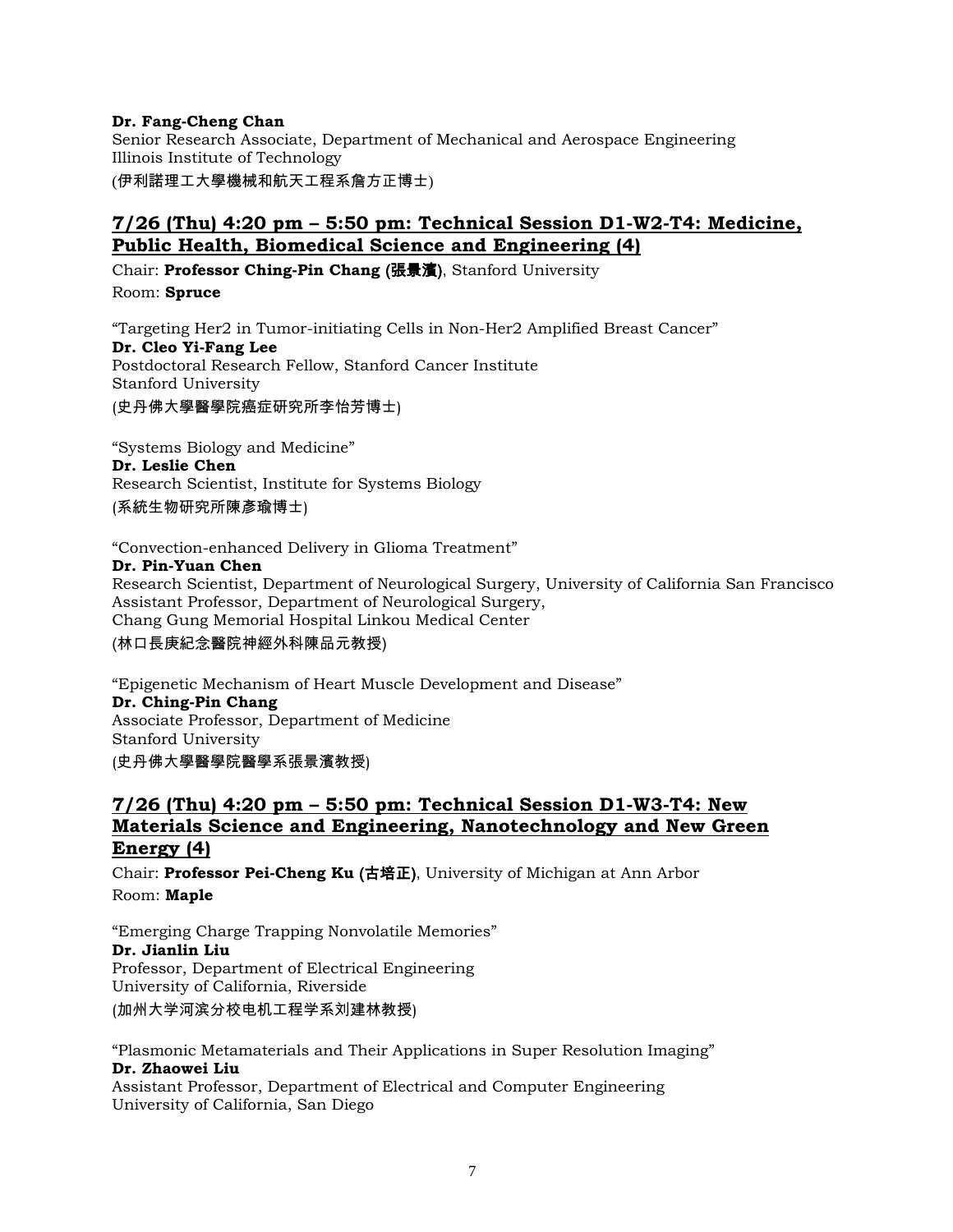(加州大学圣地亚哥分校电子及计算机工程系刘照伟教授)

"Nanostructured Thermoelectric Materials for Waste Heat Recovery" **Dr. Zhixi Bian** Assistant Adjunct Professor, Department of Electrical Engineering University of California, Santa Cruz (加州大学圣克鲁兹分校电机工程学系邊志喜教授)

"Quantum Nano-photonics: Photonics Interacting with Atomic Degrees of Freedom" **Dr. Jung-Tsung Shen** Assistant Professor, Department of Electrical & Systems Engineering Washington University in St. Louis

(聖路易華盛頓大學電機暨系統工程學系沈榮聰教授)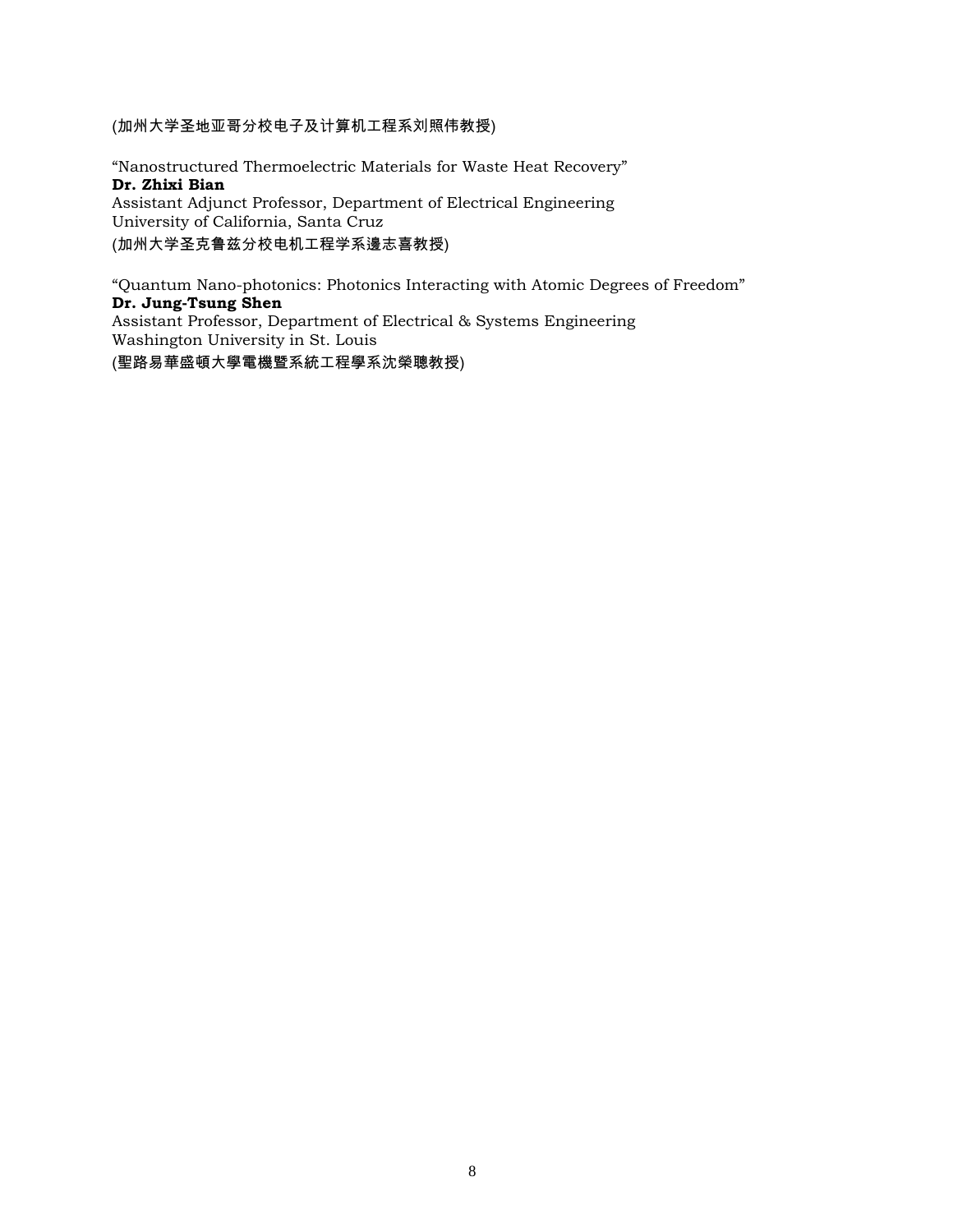### *Day 2 (Friday, July 27, 2012): New Media & Creative Industries*

#### **7/27 (Fri) 8:30 am - 5:00 pm: Registration**  Room:

### **7/27 (Fri) 9:30 am - 10:30 am: Opening Speech**

Chair: **Dr. Liang-Gee Chen** (陳良基), National Taiwan University

**Dr. Jia-Yu (Tim) Pan (**潘家煜**)**, Google Inc.

Room: **Oak**

### **Opening Keynote:**

### **Dr. Jane Yung-Jen Hsu**

Chair and Professor Department of Computer Science and Information Engineering National Taiwan University (台灣大學資訊工程學系系主任許永真教授)

### **7/27 (Fri) 10:30 am - 11:20 am: Plenary Session:**

Chair: **Dr. Jia-Yu (Tim) Pan (**潘家煜**)**, Google Inc. Room: **Sequoia**

#### **Ms. Chun-Huan Ho**

Managing Director, Museum Shops & Restaurants National Palace Museum (故宮博物院商店與餐飲服務何春寰總經理)

## **7/27 (Fri) 11:20 am - 11:35 am: Break**

## **Parallel Sessions: 7/27 (Fri) 11:35 am - 1:05 pm: Technical Session D2-W1-T1: Cloud Computing, Cyber Security, and Data Center**

Chair: **Dr. Ching-Chih Weng (**翁竟智**)**, Facebook, Inc. Room: **Oak**

"Security Challenges of the Internet of Things (IoT)" **Dr. Meiyuan Zhao** Senior Research Scientist Intel Labs (英特尔研究院赵玫瑗博士)

## **Dr. S. (Shyhtsun) Felix Wu**

Professor, Department of Computer Science University of California, Davis (加州大学戴维斯分校计算机科学系吳士駿教授)

"Combating Click Fraud: Challenges and Approaches" **Dr. Jia-Yu (Tim) Pan**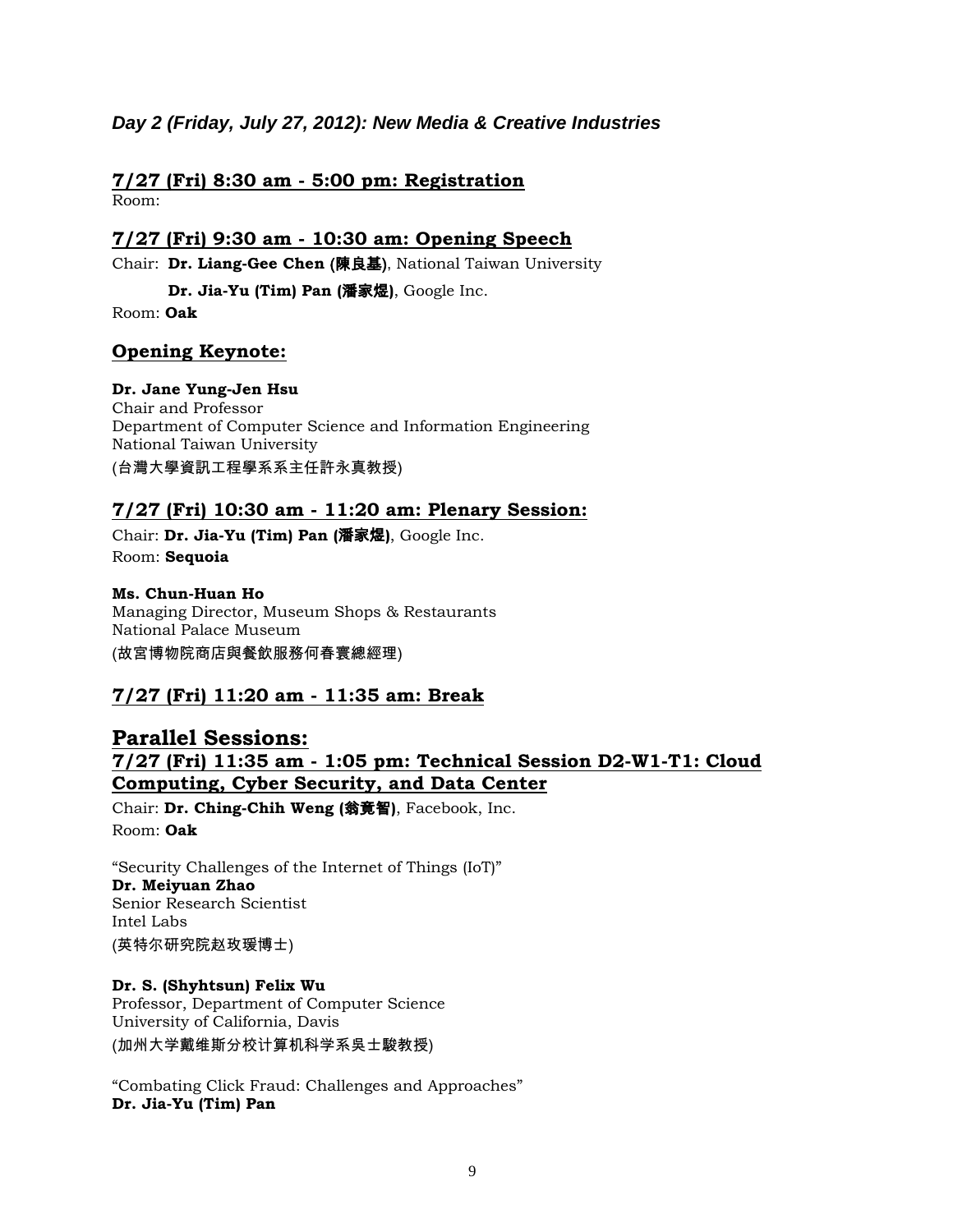Software Engineer Google Inc. (美國谷歌公司潘家煜博士)

### **7/27 (Fri) 11:35 am - 1:05 pm: Technical Session D2-W2-T1: New Media, Web, and Entertainment Technology**

Chair: **Dr. Jia-Yu (Tim) Pan (**潘家煜**)**, Google Inc. Room: **Sequoia**

"Challenges and Opportunities of Machine Learning Research" **Dr. Chih-Jen Lin** Distinguished Professor Department of Computer Science and Information Engineering National Taiwan University

(台灣大學資訊工程學系林智仁特聘教授)

"Video Aware Wireless Networks (VAWN) - Research Program Overview" **Dr. Douglas S. Chan** Senior Wireless Systems Engineer Cisco Systems

"Life of a Data Miner at Google" **Dr. Yu-To Chen** Quantitative Analyst, Google Inc. (美國谷歌公司陳毓鐸博士)

"Directed Learning" **Dr. Edward Yi-Hao Kao** Information Systems Lab Department of Electrical Engineering Stanford University (史丹佛大學電機系高奕豪博士)

## **7/27 (Fri) 1:05 pm - 2:35 pm: Lunch**

## **Parallel Sessions: 7/27 (Fri) 2:35 pm - 4:05 pm: Technical Session D2-W1-T2: Cloud Computing, Cyber Security, and Data Center**

Chair: **Dr. Ching-Chih Weng (**翁竟智**)**, Facebook, Inc. Room: **Oak**

"Responding to Attacks in Cloud Computing Environment" **Dr. Yu-Sung (Hank) Wu** Assistant Professor, Department of Computer Science National Chiao-Tung University (交通大學資訊工程系吳育松教授)

"Cloud Data Protection for the Masses" **Dr. Elaine (Runting) Shi**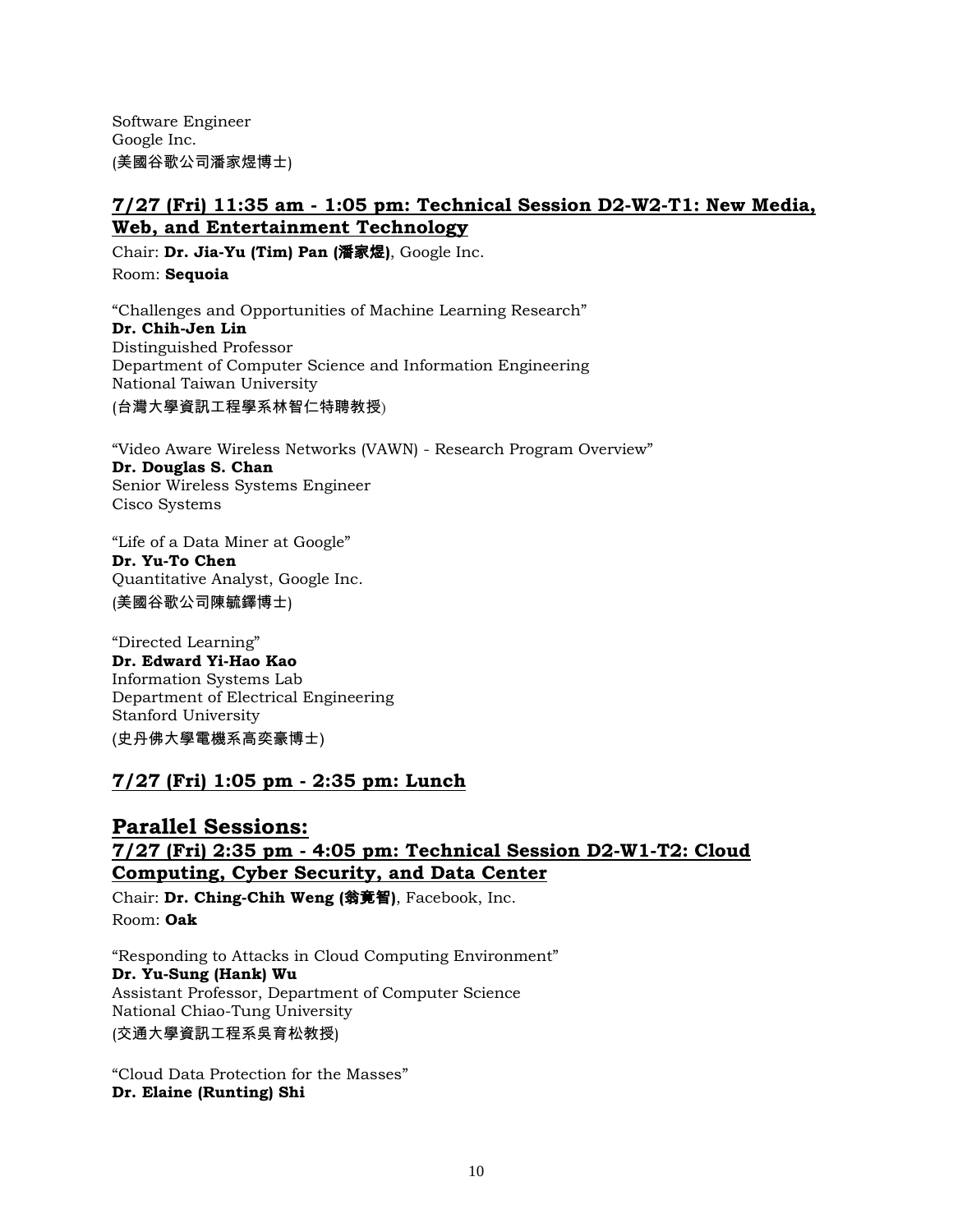Research Scientist, AMP Lab University of California, Berkeley (加州大学伯克利分校石润婷博士)

"Erasure Coding and Data Storage at Facebook" **Dr. Scott Chun-Yang Chen** Facebook, Inc. (Facebook陳俊仰博士)

### **7/27 (Fri) 2:35 pm - 4:05 pm: Technical Session D2-W2-T2: New Media, Web, and Entertainment Technology**

Chair: **Dr. Yu-To Chen** (陳毓鐸)**,** Google Inc. Room: **Sequoia**

"Everyday Sensing and Feedback" **Dr. Hao-Hua (Hao) Chu** Professor, Department of Computer Science and Information Engineering Graduate Institute of Networking and Multimedia National Taiwan University

(台灣大學資訊工程學系朱浩華教授)

"Which Tweets Will Be Headlines? Hierarchical Bayesian Models for Bridging Social Media and Traditional Media"

#### **Dr. Yan Liu**

Assistant Professor, Department of Computer Science University of Southern California (南加州大学计算机科学系刘燕教授)

"DBLOG: an Open Universe Probabilistic Programming Language for Relational Modeling" **Dr. Lei Li** Postdoctoral Fellow, Department of Electrical Engineering and Computer Science University of California, Berkeley (加州大学伯克利分校李磊博士)

### **7/27 (Fri) 4:05 pm – 4:20 pm: Break**

### **Parallel Sessions:**

### **7/27 (Fri) 4:20 am - 5:50 pm: Technical Session D2-W1-T3: Cloud Computing, Cyber Security, and Data Center**

Chair: **Dr. Jia-Yu (Tim) Pan (**潘家煜**)**, Google Inc. Room: **Oak**

"Cloud-based Speech Recognition for Mobile Applications" **Dr. Yun-Hsuan Sung** Senior Research Scientist Google Inc. (美國谷歌公司宋雲軒博士)

"Development of New Gerontechnologies and Gerontechnologists in a Rapidly Aging World"